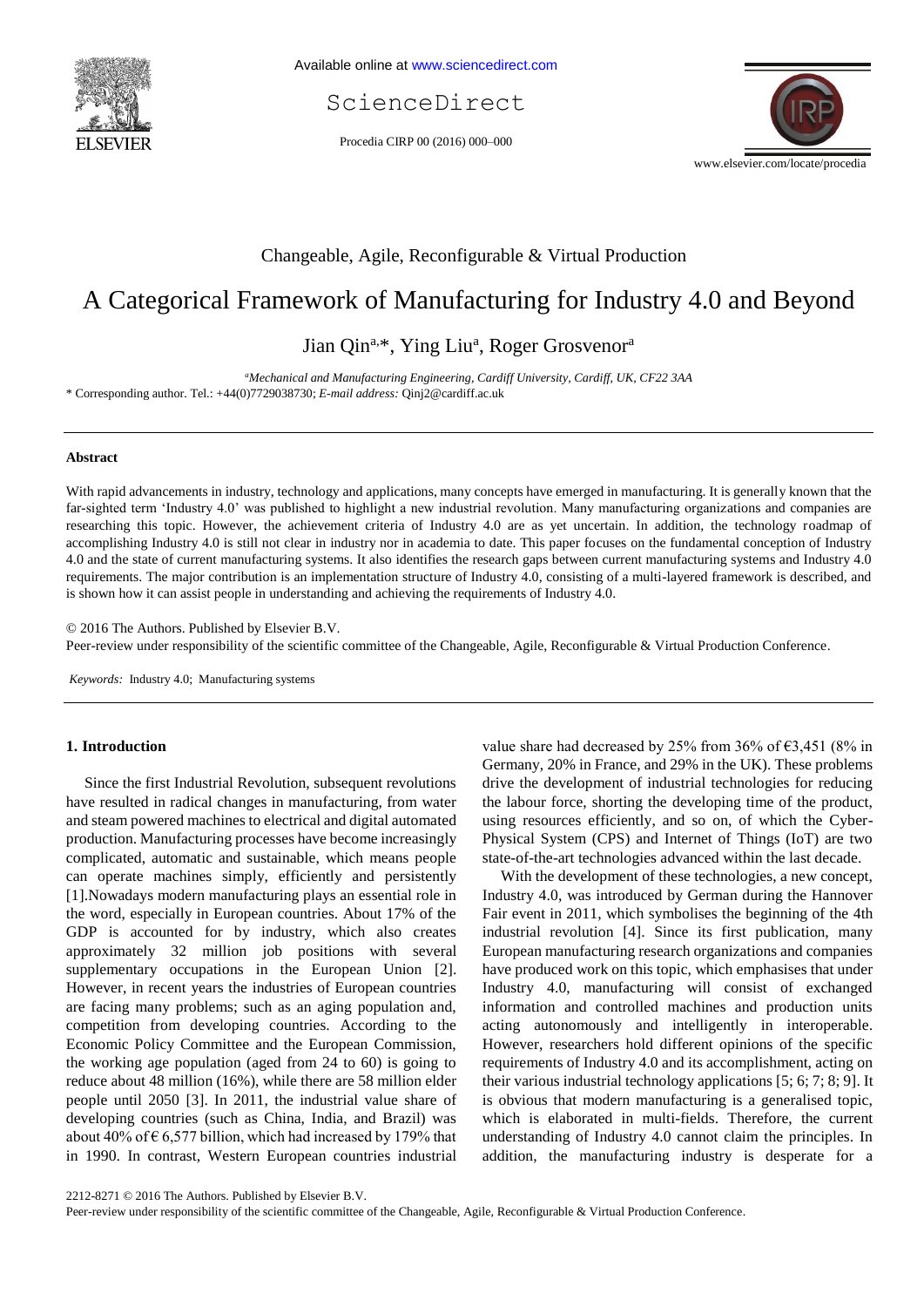hierarchical procedure of technology application, which will guide people to fulfil Industry 4.0.

In this paper, relying on the current situation of manufacturing, in section 2, the core requirements and design principles in different dimensions of Industry 4.0 are realised. Then, in section 3, several current manufacturing systems are introduced for presenting the gaps between the current state of manufacturing and Industry 4.0 manufacturing. Section 4 displays a multi-level crossing framework which is created including nine types of manufacturing application that express previous, recent and future industrial implementation. Based on the recent manufacturing application, this framework shows a direction for the research step by step, which would represent a procedure to accomplish Industry 4.0.

#### **2. Industry 4.0**

The first three industrial revolutions have brought mechanisation, electricity and information technology (IT) to human manufacturing. As one of the most high-tech manufacturing countries, Germany holds many of the most sophisticated manufacturing companies and factories [10]. Furthermore, the German government provides two of three Research and Development funds to industrial development, which enables industrial technology to grow rapidly. The passive machines and robots have replaced the labour forces, which means they are controlled by a human without consciousness. In 2012, the number of industrial robots was about 273 per 1000 workers in Germany [11]. However, it is still expensive in its use of employees and additional resources required for controlling, checking, or efficient maintenance. Recently, benefitting from the Internet of things (IOT) and Cyber-Physical System (CPS), the industry-relevant items, for example, material, sensors, machines, products, supply chain, and customers, are able to be connected, which means these necessary objects are going to exchange information and control actions with each other independently and autonomously. German engineers realise that manufacturing has been developed into a new paradigm shift, so-called 'Industry 4.0', where products tend to control their own manufacturing processing [8]. Since then, the term of Industry 4.0 is one of the most popular manufacturing topics among industry and academia in the world and has also been considered as the fourth industrial revolution with extreme impact on manufacturing in future [12]. At almost the same time, many other industrial countries are aware of this new coming manufacturing era. In China, an industrial development plan was published in 2015, which is called 'Made in China 2025'. Also, an industry developing plan has been made for the same purposes as the Industry 4.0 [13]. In this section, the future manufacturing vision, the ongoing industry examples, and the system architecture are displayed, according to many various researchers' research and opinions, to infer the main concepts of Industry 4.0.

#### *2.1. The Vision and concept of Industry 4.0*

There is a basic consensus among many researchers that the industrial revisions require a long-time period of development

and cover the following four aspects, considered as the future manufacturing visions:

- **Factory.** As one of the main components of Industry 4.0, the future factory is going to involve a new integrative, where not only all manufacturing resources (sensors, actuators, machines, robots, conveyors, etc.) are connected and exchange information automatically, but also the factory will become conscious and intelligent enough to predict and maintain the machines; to control the production process, and to manage the factory system. In addition, many manufacturing processes, such as product design, production planning, production engineering and production and services, are going to be simulated as modular, and then connected closely end-to-end, which means these processes are not only commanded by a decentralized system but also controlled interdependently. This kind of future factory is known as a Smart Factory [14].
- **Business.** Industry 4.0 implies a complete communication network will exist between various companies, factories, supplier, logistics, resources, customers, etc. Every section optimizes their configuration in real-time depending on the demands and status of associated sections in the network, which makes the maximum profit for all cooperatives with the limited sharing resources. In addition, the costs and pollution, raw materials, CO2 emissions, etc., will be reduced. In other words, the future business network is influenced by each cooperating section, which could achieve a self-organising status and transmit the real-time responses [12].
- **Products.** Benefitting from Industry 4.0, will be a new type of product generated in manufacturing, that of smart products. These products are embedded with sensors, identifiable components, and processors which carry information and knowledge to convey the functional guidance the customers and transmits the uses feedback to the manufacturing system. With these elements, many functions could be added to the products, for example, measuring the state of products or users, carrying this information, tracking the products, and analysing the results depending on the information. In addition, a full production information log can be embedded with product assisting product developer in optimizing the design, the prediction, and the maintenance [15].
- **Customers.** Customers will also have a lot of advantages under Industry 4.0. A new purchasing method is going to be provided to customers. It allows customers to order whatever function of products, with any number even if only one is. In addition, customers could change their order and ideas at any time during production even at the last minute with no charge. On the other hand, the benefit from the smart products enables the customer not only to know the production information of the product but also to receive the advice of utilization depending on their own behaviours [16].

Besides all of these planned visions of manufacturing, many researchers and companies have been working on Industry 4.0 in many fields around these concepts [17; 18; 19; 20]. Two typical examples show the development of the Industry 4.0; which are production line demonstration and smart products.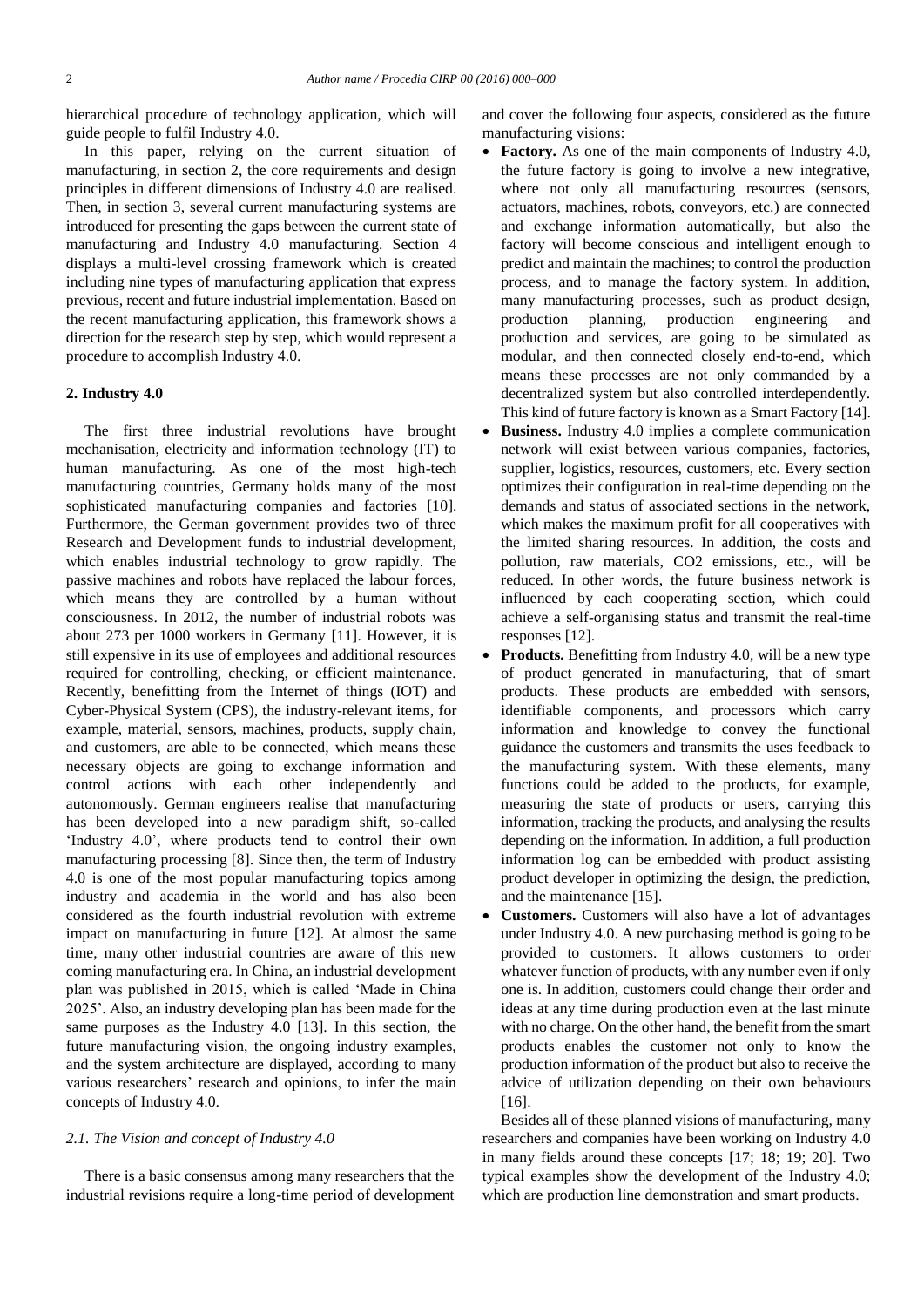- **The soap plant from SmartFactoryKL.** The SmartFactoryKL was built in 2005 founded by many industrial and political organizations. This industrial research institution aims to improve manufacturing technology, which became the pioneer of Industry 4.0 after 2011. The soap plant is the first demonstration of the SmartFactoryKL, which produces a customized colour liquid soap bottle in any number. Customers can choose a different colour of liquid soap in any number, and this production plant can produce the soap without any human control. Machines, components and products are identical to tracking and controlling. This production plant is designed as an integration of various communications systems controlled by the decentralized systems. Therefore, the modular construction is considered within the system allowing every component of this production to take a defined function [21].
- **The smart vehicle.** This is a typical Cyber-Physical System combined production to represent the development of Industry 4.0. The raw data includes driver's operation, vehicles condition, driving route and destination, which is collated by various types of sensors during the vehicle's operation. The data is then uploaded into a local database which comprises of a private data centre with an outside database. The outside database is used for the information collected from outside of the vehicle, such as web society and life logs. This data is uploaded by drivers when they are stationary. In the data centre, the data is not only stored in the database but also analysed, converting it into valuable information, which includes two types of data, public data, and private data. This valuable information can address many useful notations for the drivers, such as route prediction and driving skill analysis. With this production, a data mining method is used for the route prediction, which achieves 80% prediction accuracy [22].

From each of these visions and real applications, the Industry 4.0 performances are shown with the tip of an iceberg. Therefore, some researchers are considering creating the structure to give a dissection of the Industry 4.0. '5C' architecture (Table.1) is an example for guiding the development of the Industry 4.0, depending on the Cyber-Physical system attributes. This architecture is divided into five levels, 'Connection Level', 'Conversion Level', 'Cyber Level', 'Cognition Level', and 'Configuration Level' [23].

The 'Connection Level' focuses on hardware development, which is accomplished by the sensor network and wireless communication, and the other four levels pay attention to the controlling system and software implementation. On the 'Conversion Level', the raw data is transformed into useful information by using data analysis technologies. The 'Cyber Level' controls the entire network via the CPS [24]. The 'Cognition Level' and 'Configuration Level' engage the artificial intelligence in the network, which are considered as future attributes of manufacturing [25]. Manufacturing intelligence is also the main target of many researchers who are interested in Industry 4.0, which is represented by these two levels. Comparing the attributes of these two levels and the Industry 4.0, the 'Cognition Level' is considered as a lower level of Industry 4.0, and, the 'Configuration Level' tends to reveal upper levelled features of Industry 4.0 which are regarded as the accomplishment of the Industry 4.0.

Table 1. 5C architecture for implementation of Industry 4.0.

| Predictive Maintenance                                                               |
|--------------------------------------------------------------------------------------|
|                                                                                      |
|                                                                                      |
|                                                                                      |
| <b>Intelligent Production</b><br><b>Information Discovery</b><br>Hardware Connection |

Therefore, when these various types of the idea (future visions, research examples, and implementation architecture) are merged and summarized, under the Industry 4.0, several concepts of future manufacturing have been abstracted. These concepts are the main design principles of Industry 4.0, which sums up two main design principles: interoperability, and consciousness. These two main design principles include many sub-concepts, the interoperability consists of digitalization, communication, standardization, flexibility, real-time responsibility, and customizability. The predictive maintenance, decision making, intelligent presentation, selfaware, self-optimization and self-configuration comprise the consciousness [26].

The core idea of interoperability is integration, which is also the key point of IoT and CPS. There are three types of integration of Industry 4.0, horizontal integration, end-to-end integration, and vertical integration [12]. These three types of integration represent three dimensions peer to peer, horizontal integration over the business value networks, end-to-end integration across the products chain, the vertical integration through the manufacturing system.

In addition, the other main design principle of the Industry 4.0 is consciousness. Basic on this concept, Industry 4.0 requires manufacturing to be intelligent, which discovers the knowledge, make the decisions and delivers the action independently and intelligently. These results are analysed from collecting raw data from the manufacturing networks by using cutting edge intelligent technologies. Moreover, these two main design principles are cooperative to achieve Industry 4.0. The interoperability set up several connected networks as the reliable environment of Industry 4.0, the consciousness offers the Industry 4.0 the essence with the artificial intelligent functions.

## **3. RESEARCH GAPS BETWEEN CURRENT MANUFACTURING SYSTEMS AND INDUSTRY 4.0**

The manufacturing system is an integration between equipment and labour resources, which can carry out one or more production action from the material, part or set of parts. The manufacturing system is influenced by many different factors, which are 'types of operations', 'number of workstations', 'automation level', and 'system flexibility'. Based on these factors, six general types of a manufacturing system are defined as 'single-station manned cells', 'singlestation automated cells', 'manual assembly system', 'automated assembly system', 'cellular manufacturing system' and 'flexible manufacturing system' [27]. Besides these six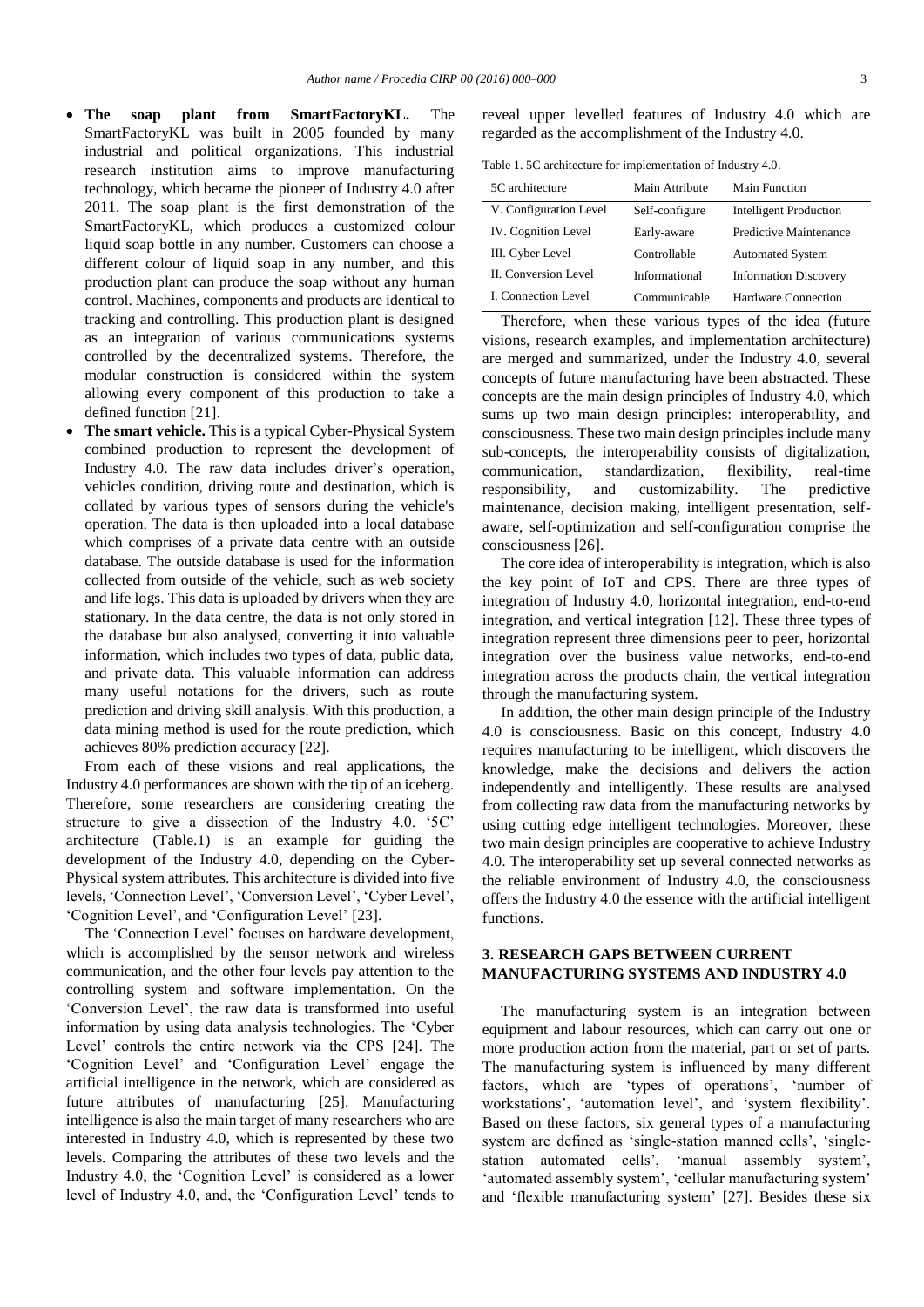typical manufacturing systems, there are many other manufacturing systems defined by engineers, such as computer-integrated manufacturing system, reconfigurable manufacturing system, etc. With these fundamental manufacturing systems, the Industry 4.0 has been conceived.

- **Single-station automated cells.** In contrast to the manned cell, the automated cell is fully automated. The machines used are not attended by any workers during more than one machine cycle. The labour cost has decreased, and, productivity has increased compared with the manned cell. However, this system also targets on constant product batches. A typical single-station automated cell is made up of one or more automated machine (a machine cluster) and an automated loading and unloading system, such as robots, conveyors, etc. The CNC machine centre system is a common example of this system, which can change the tool, position the product and change the pallet automatically. It can work with a loading robot or feeding system to load or unload the products [28].
- **Automated assembly system.** Increased manufacturing production has been built in the assembly automation. Compared to the manual assembly system, this system uses a handling system (usually industrial robots) to replace the workers' jobs. A fully automated assembly system is fixed, which is designed to carry out a fixed order of assembly schedule on a specific product. It requires the system to be highly stable without changing the product design during production, which means the components of the system are limited. However, this system undertakes very high product demand, normally considered in the millions. The components of the system are similar to those of the manual system, but with two important parts replacing workers, the handling system and the feeding system. In addition, the control includes sequence control, safety monitoring, and quality control which is also automated. Depending on the special requirement, the application of this system is not many as the manual system. One of the most common applications of automated assembly systems is in the machining of sheet metal forming and cutting, rolling mill operations, spot welding, plating operation, etc. [27].
- **Flexible manufacturing system.** The flexible manufacturing system is a highly automated application of 'group technology', of which flexibility is the core feature. However, a flexible manufacturing system is designed for a specific part family, which is not completely flexible. In this system, several workstations are connected to an automated transport feeder system, controlled by a distributed computer system. Every workpiece is identified during the entire production cycle, which is able to change the processing immediately. Therefore, in this system, the machine, and material utilization is increasingly improved with a small number of employees and system space, which also reduces the inventory requirements. In addition, with the high flexibility, the system can make the quick responsiveness needed for the changeover. With the advancement of the flexible manufacturing system, machining application, such as the milling and drilling operations, benefit the most [29].
- **Computer-integrated manufacturing system.** The

computer-integrated manufacturing system was firstly claimed in 1973 by Joseph Harrington. However, it did not attract engineers' attention until 1984 when the computer and automated system began to be developed in manufacturing. The computer-integrated manufacturing system is a completely automated manufacturing, where the computers control all functions. An ideal computerintegrated manufacturing system implies the factory level automation from design, materials management to the production line and distribution. In addition, the simplest system is required at least two integrated computers that exchange the information. In this system, the production can response rapidly with less error. Also, the most important capability of this system is cooperative automation [30].

 **Reconfigurable manufacturing system.** The reconfigurable manufacturing system is designed for adjusting the abrupt changes of the market or another requirement within the same part family. This system tends to claim six capabilities: modularity, integrability customization, convertibility, scalability and diagnosability. However, a typical reconfigurable manufacturing system does not need to achieve all of these capabilities, and, the current applications of the system have achieved several of these characteristics. The typical system requires the CNC machines, reconfigurable machine tools, reconfigurable inspections machines and material transport system. Additionally, this system is different with the flexible manufacturing system. The flexible manufacturing system focuses on the expanding the producing range of the system. The reconfigurable manufacturing system aim at increasing the changing response of different requirement or situation, which means this system play more attention on the customized flexibility rather than production flexibility [31].

Analysing the current manufacturing system, and comparing them with the concepts of the Industry 4.0, Fig.1 can represent the 'gap' between current manufacturing systems and the Industry 4.0. In this figure, only the recently automated manufacturing systems (single-station automated cell, automated assembly system, flexible manufacturing system, computer-integrated manufacturing system and reconfigurable manufacturing system) are involved because the Industry 4.0 is discussed on the digital level manufacturing [17]. In addition, this figure only reflects the general characteristics of the manufacturing system. Some special examples of manufacturing system may have more concepts, which are not included in this figure.

According to the Fig. 1, it is obvious that the current manufacturing has not achieved Industry 4.0 level comprehensively although many researchers and companies are working on this topic. Every current manufacturing system is able to cover some of the Industry 4.0 concepts, mainly is concentrated in interoperability. The single-station automated cell is digital and connected to achieve the capability of flexibility. The current automated assembly system hardly becomes standardized, which is accomplished by the computer-integrated manufacturing system. For the flexible manufacturing system and reconfigurable manufacturing system, customers can order almost products depending their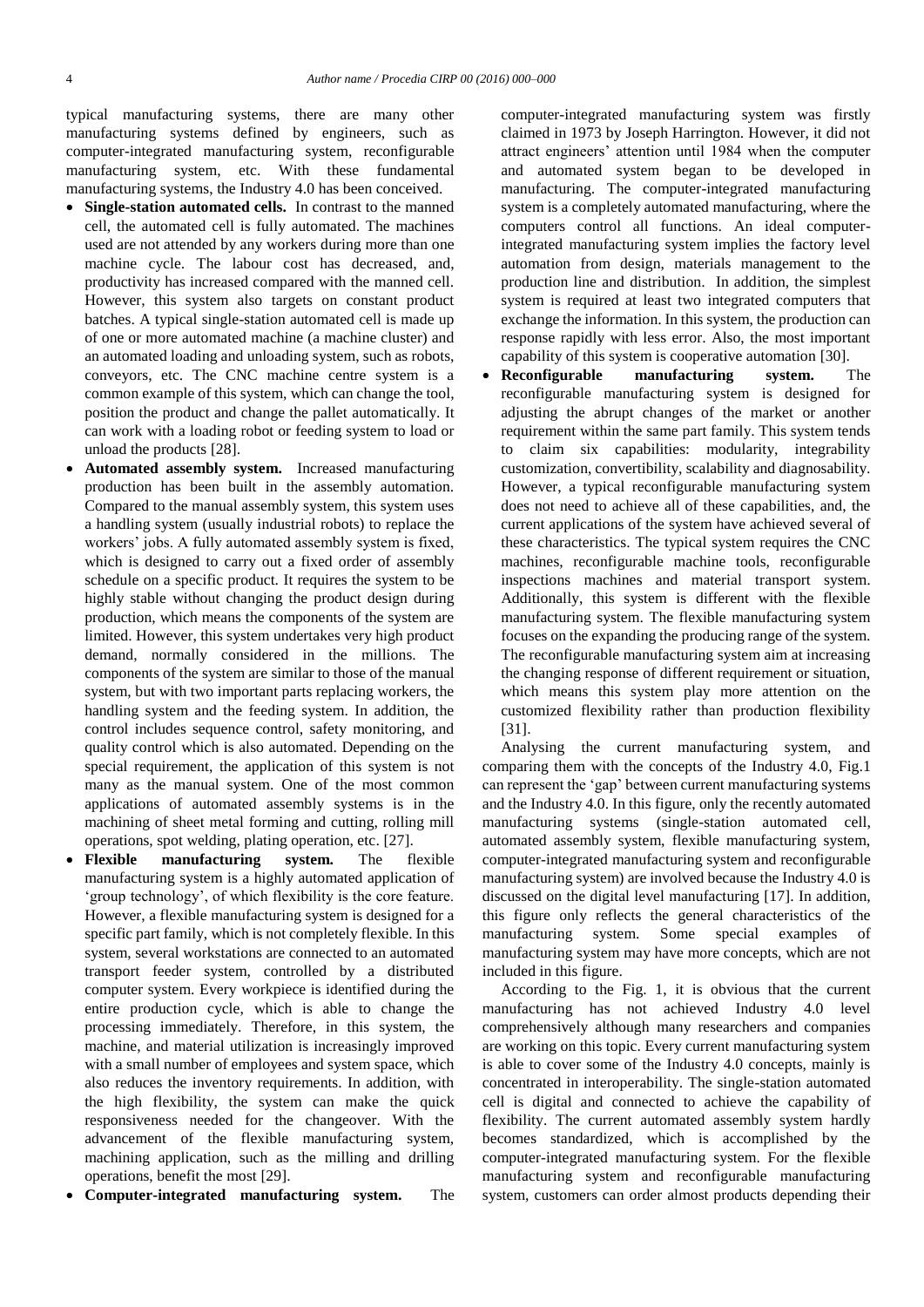own ideas. However, the current flexible manufacturing system has not become real-time response. However, as the most advanced system, the flexible manufacturing system, and the Reconfigurable manufacturing system are closest to Industry 4.0 [32]. Therefore, from the Fig. 1, most of the systems are hard to achieve concepts of the intelligent that are the main research aim of the Industry 4.0 development neither Industry 4.0 lower or upper. These concepts of research gap are the main developing direction of the Industry 4.0 research.



Fig. 1. Research gap between current manufacturing systems and Industry 4.0.

There is still a long way to go to improve manufacturing up to the required level to match all concepts with all dimensions, especially consciousness, which is the main aim and objective of this research. Moreover, industry and academia demand a complete structure of these technology applications to show the development of manufacturing with the different levels of performance, which will be introduced in section 4 as a framework.

## **4. A Categorical Framework of Manufacturing for Industry 4.0 and Beyond**

The reviews of enabling technologies show the intelligence of these technologies is different, so they can be classified by levels of intelligence from low-intelligence to high-intelligence which is: Control level, Integration level, and Intelligence level [33]. On the automation level, the technologies, like computer numeric controlling, the programmable logic controlling, and probability statistics analysis etc., are used for replacing the labour force and optimizing the production efficiency. On the integration level, IoT and CPS technology are going to be applied in manufacturing based on the control level technologies, generating the digital manufacturing environment and networks. It does not only connect the hardware but also builds the communication between the controlling systems. The data is collected from sensors, machines, production lines, or manufacturing controlling and management systems, and it is also received from outside of the factory, such as the customer feedback and the supply chain. On this level more valuable information is discovered, which helps people to improve manufacturing. On the intelligence level, the manufacturing uses data or information obtained from the integration level to create the plan and make decisions by intelligent technologies, such as advanced data mining and big data analysis. In addition, the intelligent manufacturing system can self-aware, self-optimization, selfconfiguration, etc., which are the concepts of Industry 4.0. Applications of this level tend to be the implementation of Industry 4.0 [34].

Technology reviews alone is not enough to understand the performance of technology application. It is necessary to have categorical acting targets. In this research, the production system is discussed as the range of technology acting targets, although, the modern industry includes not only production system which acts in the factory, such as machines, robots, production process, and the factory system, but also other features; customers, logistics, and resources.

There are various reasons why the production system is the target range of this research. Firstly, the production system is the core section of the industry, including the entire products value chain from products design to services. The other section is set as the assisted part to improve the production system. Secondly, the production system is the most associated with engineering, to which it is easy to apply the technologies. Finally, the results are convenient to test. The effectiveness, yield and cost of production are measured simply and accurately in the production system. Therefore, with different levels of transparency and automation, the production system can be divided into three automation levels which are machine , production process, and factory system [35].



Fig. 2. A categorical framework of manufacturing for Industry 4.0 and beyond

Combining the intelligence level with the engineering level, a hierarchical framework (Fig. 2) is generated with a total of nine intelligence applications, with three intelligence level technologies acting on the three engineering level sections. These nine applications go from low-intelligence and simple automation to high-intelligence and complicated-automation.

From applications I to IX, the production system becomes increasingly automated, flexible, and intelligent. It is necessary to know that the high-level acting targets and technologies are based on the low level, which means this framework works in sequence. For example, on the factory system level, the intelligence technology is based on integration technology which is built on the automation technology. Also, on the integration technology level, the application of the factory system is based on production processing which consists of machines. In addition, application IX is defined as intelligence technology acting in a factory system. Such a factory offers several advantages such as predictive maintenance, early aware etc. The application IX is also considered as the